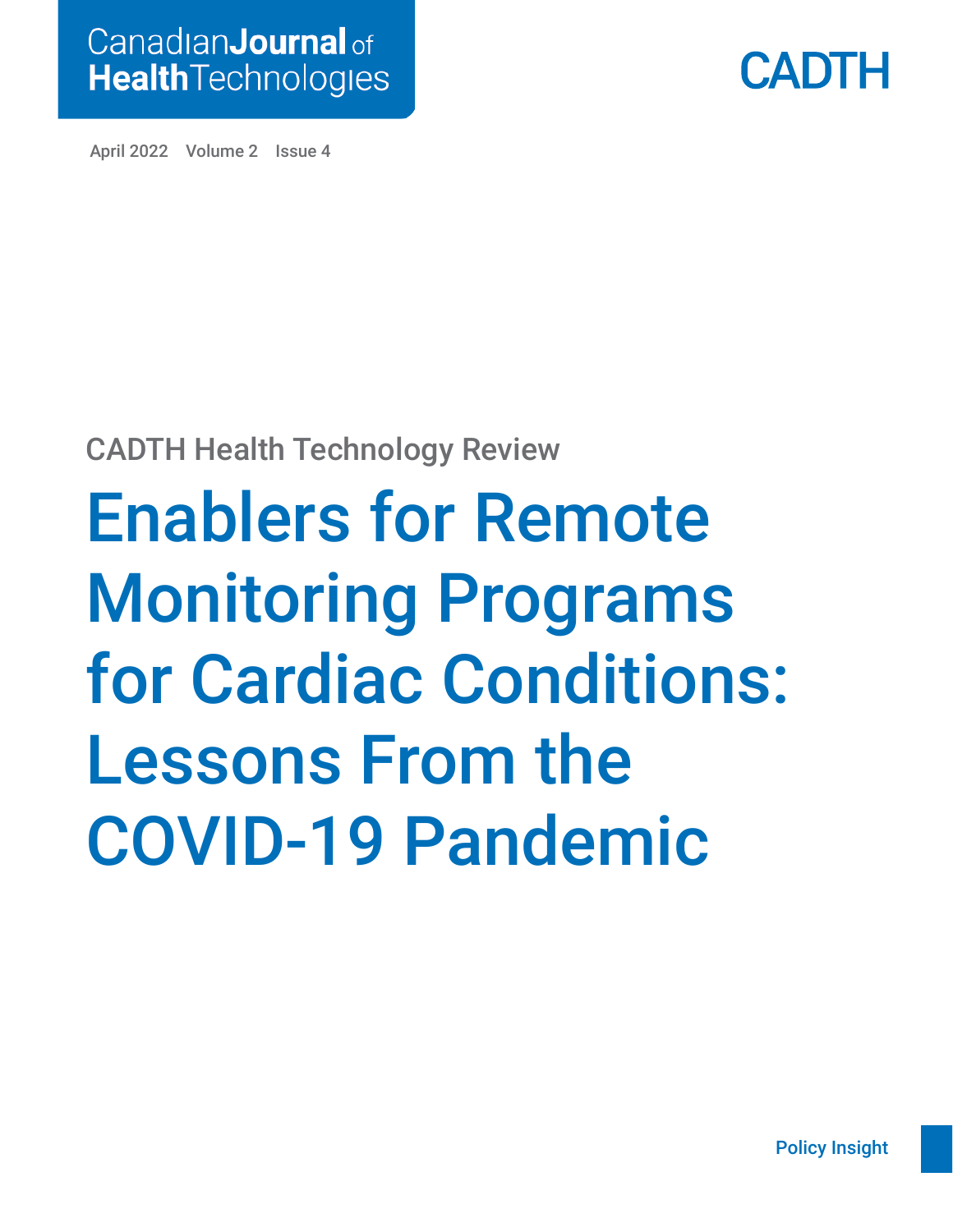

#### Authors: Aaron Naor

#### ISSN: 2563-6596

Disclaimer: The information in this document is intended to help Canadian health care decision-makers, health care professionals, health systems leaders, and policy-makers make well-informed decisions and thereby improve the quality of health care services. While patients and others may access this document, the document is made available for informational purposes only and no representations or warranties are made with respect to its fitness for any particular purpose. The information in this document should not be used as a substitute for professional medical advice or as a substitute for the application of clinical judgment in respect of the care of a particular patient or other professional judgment in any decision-making process. The Canadian Agency for Drugs and Technologies in Health (CADTH) does not endorse any information, drugs, therapies, treatments, products, processes, or services.

While care has been taken to ensure that the information prepared by CADTH in this document is accurate, complete, and up to date as at the applicable date the material was first published by CADTH, CADTH does not make any guarantees to that effect. CADTH does not guarantee and is not responsible for the quality, currency, propriety, accuracy, or reasonableness of any statements, information, or conclusions contained in any third-party materials used in preparing this document. The views and opinions of third parties published in this document do not necessarily state or reflect those of CADTH.

CADTH is not responsible for any errors, omissions, injury, loss, or damage arising from or relating to the use (or misuse) of any information, statements, or conclusions contained in or implied by the contents of this document or any of the source materials.

This document may contain links to third-party websites. CADTH does not have control over the content of such sites. Use of third-party sites is governed by the third-party website owners' own terms and conditions set out for such sites. CADTH does not make any guarantee with respect to any information contained on such third-party sites and CADTH is not responsible for any injury, loss, or damage suffered as a result of using such third-party sites. CADTH has no responsibility for the collection, use, and disclosure of personal information by third-party sites.

Subject to the aforementioned limitations, the views expressed herein are those of CADTH and do not necessarily represent the views of Canada's federal, provincial, or territorial governments or any third-party supplier of information.

This document is prepared and intended for use in the context of the Canadian health care system. The use of this document outside of Canada is done so at the user's own risk.

This disclaimer and any questions or matters of any nature arising from or relating to the content or use (or misuse) of this document will be governed by and interpreted in accordance with the laws of the Province of Ontario and the laws of Canada applicable therein, and all proceedings shall be subject to the exclusive jurisdiction of the courts of the Province of Ontario, Canada.

The copyright and other intellectual property rights in this document are owned by CADTH and its licensors. These rights are protected by the Canadian *Copyright Act* and other national and international laws and agreements. Users are permitted to make copies of this document for non-commercial purposes only, provided it is not modified when reproduced and appropriate credit is given to CADTH and its licensors.

About CADTH: CADTH is an independent, not-for-profit organization responsible for providing Canada's health care decision-makers with objective evidence to help make informed decisions about the optimal use of drugs, medical devices, diagnostics, and procedures in our health care system.

Funding: CADTH receives funding from Canada's federal, provincial, and territorial governments, with the exception of Quebec.

Questions or requests for information about this report can be directed to Requests@CADTH.ca.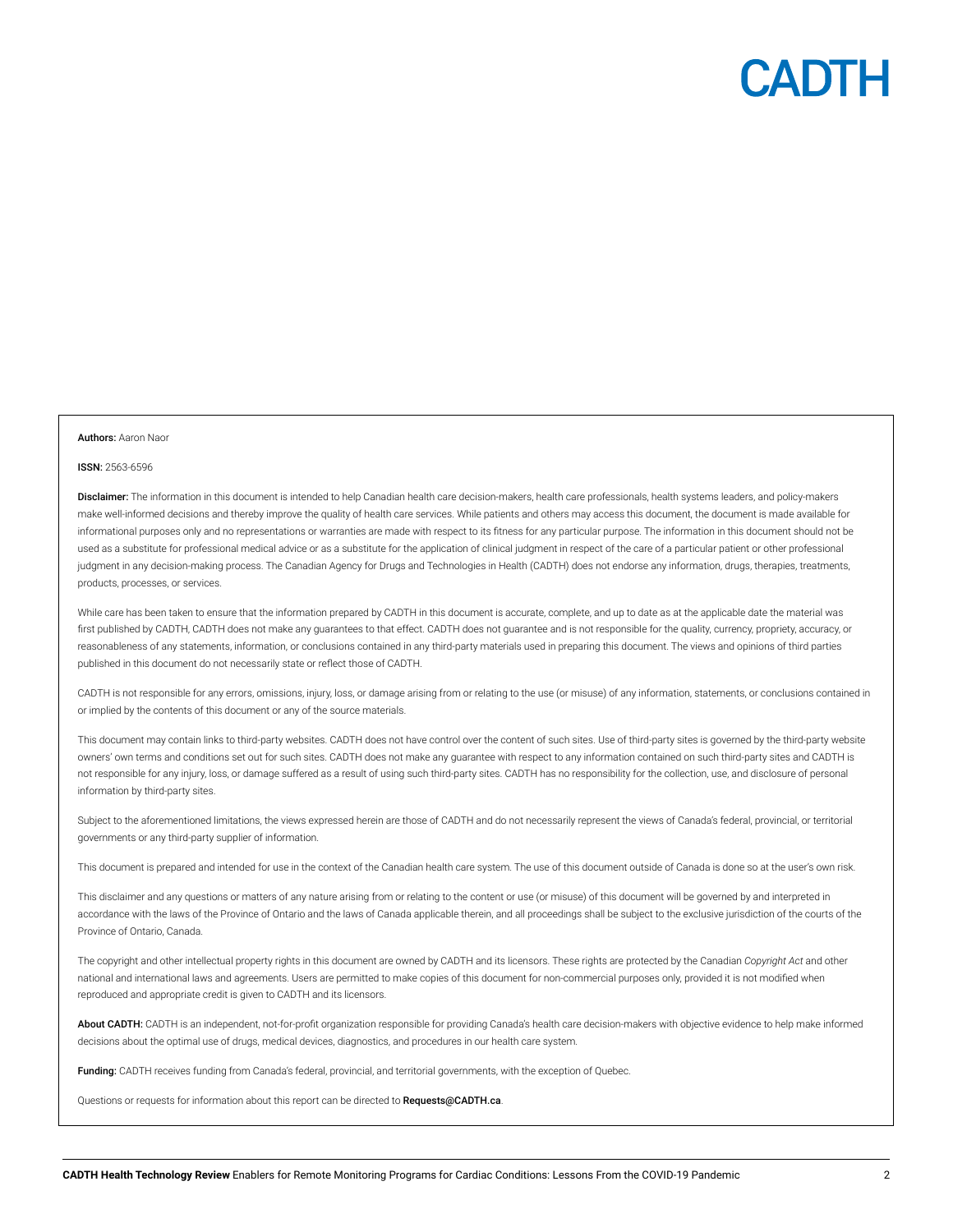

### **Table of Contents**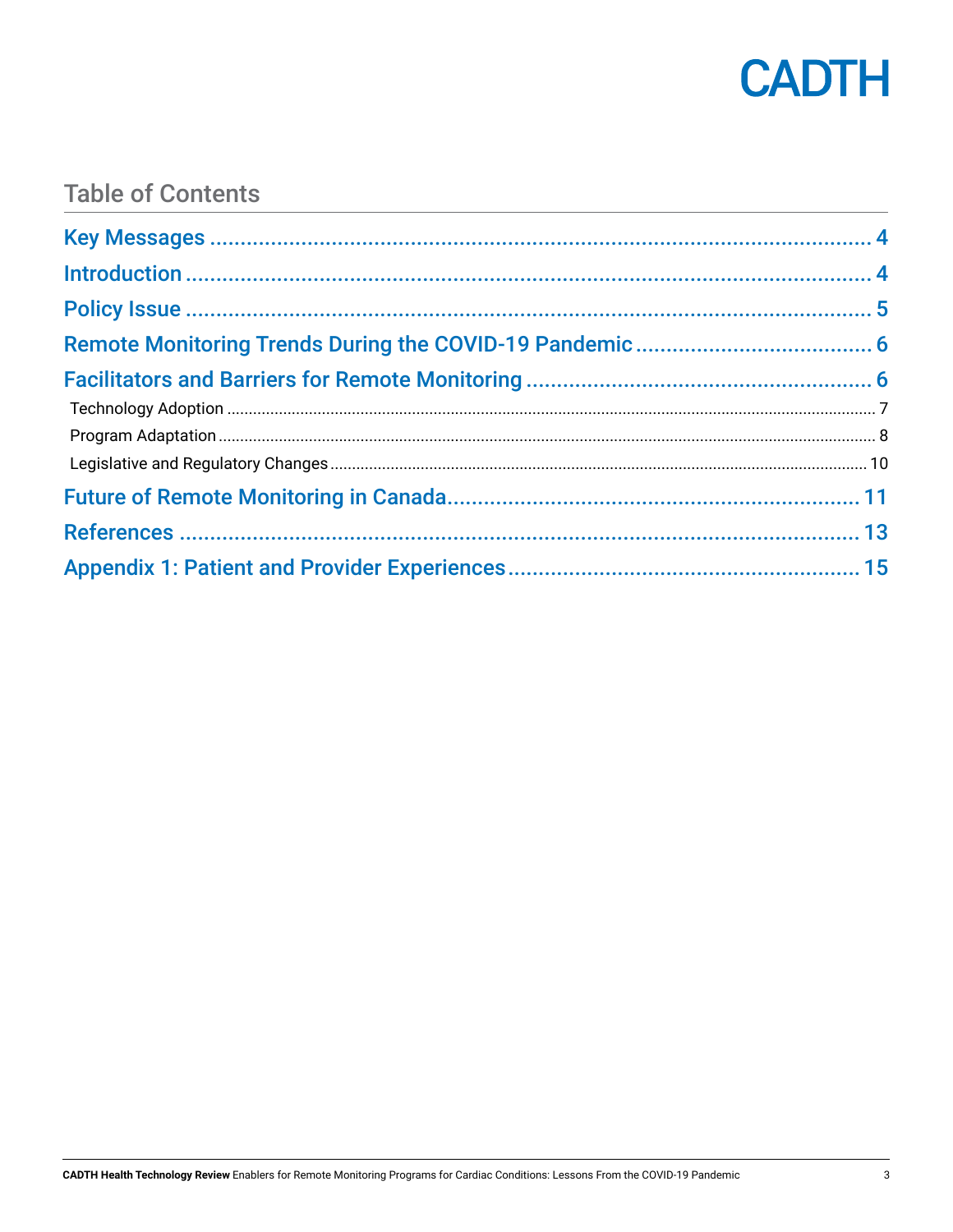### <span id="page-3-0"></span>Key Messages

- Throughout the COVID-19 pandemic, Canada's health care system has experienced a dramatic shift toward virtual care. Patients with cardiac conditions are at an increased risk of adverse outcomes from COVID-19 infections, and for many, remote monitoring has been viewed as a safer form of health care delivery.
- This Policy Insight summarizes key facilitators and barriers to the implementation and expansion of remote monitoring programs for patients with cardiac conditions based on lessons learned during the COVID-19 pandemic. These include:
	- Technology adoption  $-$  Health care decision-makers should be aware of barriers to technology adoption, including both patient and clinician hesitation and varying levels of health and digital literacy. Developing an effective education program to train staff and patients can help overcome technological barriers to adoption.
	- **Program adaptation**  $-$  Transitioning programs to remote monitoring requires the consideration of a programs' operational elements, such as eligibility requirements, onboarding and assessments, appointment logistics, program equipment, roles and responsibilities of clinicians and staff, health human resource planning, and data infrastructure and management.
	- Regulatory and legislative changes Policies that support enhanced interprovincial licensure and reimbursement for remote monitoring services are examples of policy changes that would foster a regulatory environment conducive to remote monitoring programs.
- While significant government investment has enabled the transition to virtual care (including remote monitoring), continued coordination between governments is needed to enhance the adoption of virtual care within Canadian health systems.
- Further research is needed on the cost-effectiveness and clinical appropriateness of remote monitoring across cardiac conditions. This analysis can support health system decision-makers in determining when and how to apply remote monitoring services safely and effectively.

### Introduction

The emergence of the COVID-19 pandemic has created an opportunity for health systems in Canada to re-evaluate virtual services like remote monitoring. During the pandemic, Canada's governing bodies implemented stringent restrictions to limit the spread of COVID-19. These included lockdown measures, stay-at-home orders, physical distancing measures, and maximum capacity limits. These restrictions also resulted in the cancellation and delay of non-urgent medical activities and operations to increase health care capacity for COVID-19– related care. Many patients and caregivers with COVID-19 were forced to self-isolate at home, in the community, or in cohort settings, which great disturbed their access to health care.

Throughout the pandemic, the health care system experienced a dramatic shift toward virtual care as an alternative for in-person health care delivery and management for patients with acute and chronic cardiac conditions. These patients are at an increased risk of adverse outcomes from COVID-19 infections, and for many, remote monitoring was seen as a safer alternative to traditional health care delivery.<sup>[1,](#page-12-1)[2](#page-12-2)</sup> Since the onset of the pandemic, interest and demand for remote monitoring and remote management of patients with cardiac conditions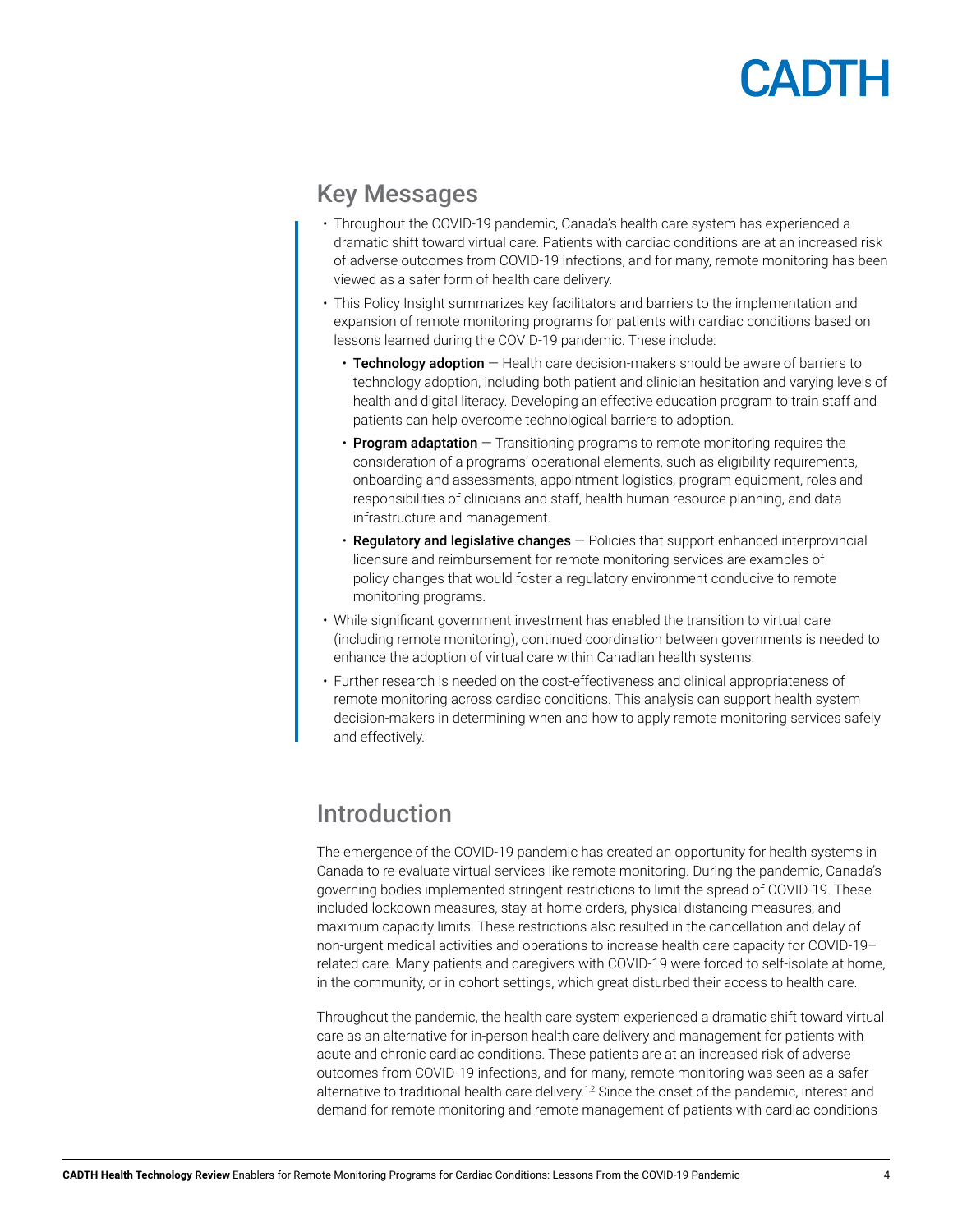<span id="page-4-0"></span>has increased, and research into the pandemic's impact on the delivery of cardiac care is beginning to emerge.

Remote monitoring is a type of telehealth whereby health care is delivered to patients outside traditional settings by allowing health data to be exchanged between patients and health care providers using telecommunication techniques (e.g., video conferencing) or stand-alone devices (e.g., portable heart rate monitors). The goals of remote monitoring centre around promoting home-based self-management to improve patient outcomes and/or reduce health system usage.

In September 2021, CADTH completed a [Health Technology Assessment](https://www.cadth.ca/sites/default/files/attachments/2021-12/OP0549-RM%20for%20Cardiac%20Conditions%20Final-meta_0.pdf) on remote monitoring programs for the management of chronic heart failure, atrial fibrillation, hypertension, and cardiac rehabilitation for acute and chronic conditions.<sup>[3](#page-12-3)</sup> Based on the findings of this report, in December 2021, the CADTH Health Technology Expert Review Panel (HTERP) developed [recommendations](https://www.cadth.ca/sites/default/files/attachments/2021-11/OP0549%20-%20Remote%20Monitoring%20-%20Recommendations%20v7.1-meta_0.pdf) to address the design and implementation of remote monitoring programs.[4](#page-12-4) The report and recommendations highlighted various barriers to the accelerated uptake of remote monitoring for cardiac conditions in Canada, including concerns regarding patient data and privacy, digital equity and accessibility, cross-jurisdictional licensure, and clinician reimbursement.

### Policy Issue

As Canada emerges from the COVID-19 pandemic, the health care landscape for virtual care has significantly shifted. There is now substantial interest in telehealth and virtual care, which includes remote monitoring, with many seeing it as a core component of the future of health care. Decision-makers are looking to identify ways to incorporate remote monitoring as a component of health care delivery for patients with cardiac conditions, when appropriate. Insights from the experiences of remote monitoring programs for cardiac conditions during the COVID-19 pandemic can shed light on their enablers and barriers to inform better program design, implementation, and expansion of remote monitoring services.

In addition, the expanded use of remote monitoring programs and technologies to monitor and manage clinical symptoms has brought to light existing equity issues among patients with cardiac conditions. For example, some patients may belong to communities that lack access to technology or reliable internet, while others may lack access to personal communication devices, have limited digital or health literacy, or suffer from physical or cognitive impairments. Various patient populations have been identified as particularly disadvantaged; this includes older adults, those of low socioeconomic status, and patients who are Indigenous.<sup>[5,](#page-12-5)[6](#page-12-6)</sup> These equity-related considerations have been previously discussed as part of CADTH's Health Technology Assessment on remote monitoring; however, further attention should be given to these issues that continue to act as barriers to remote monitoring for some, and which have been exacerbated during the pandemic.

This Policy Insight provides an overview of key trends for remote monitoring during the COVID-19 pandemic, an analysis of enablers and barriers for remote monitoring based on lessons learned during the pandemic, as well as reflections on the future of remote monitoring in Canada. Additional insights into patient and provider experiences with remote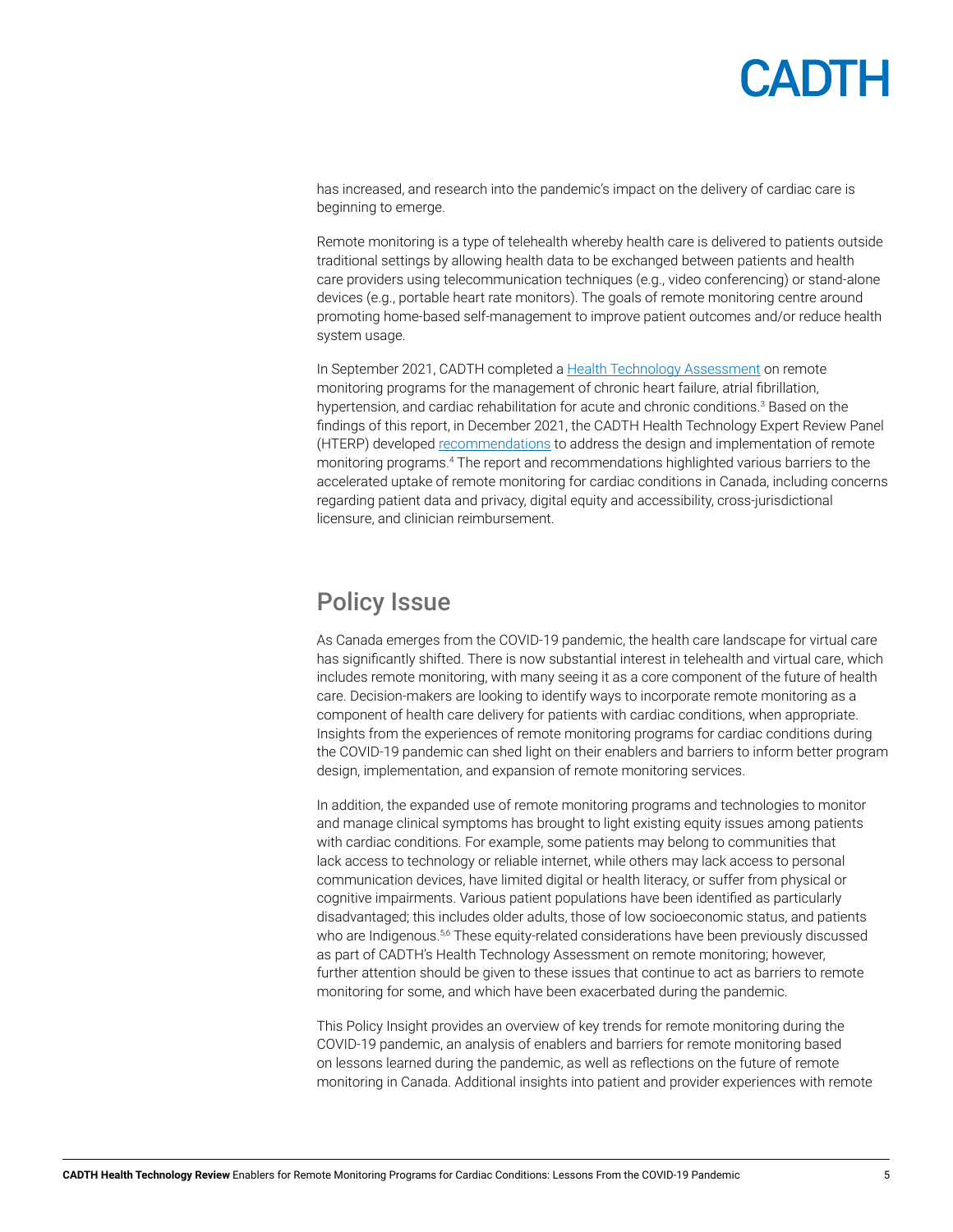

<span id="page-5-0"></span>monitoring programs for cardiac conditions during the COVID-19 pandemic are provided in [Appendix 1.](#page-14-1)

### Remote Monitoring Trends During the COVID-19 Pandemic

The onset of the COVID-19 pandemic resulted in rapid changes to the delivery of health care for patients with cardiac conditions in Canada. Many existing programs for patients with acute and chronic cardiac conditions were immediately discontinued due to staff redeployment, facility closures, reuse of facilities for COVID-19, or lack of resources. For example, nearly half of all cardiac rehabilitation programs in Canada closed, and staffing resources were reduced to almost 60% across Canada.<sup>7[,8](#page-12-8)</sup> Some cardiac programs were able to rapidly transition from face-to-face to virtual modes of delivery;<sup>2[,9](#page-12-9)-[11](#page-12-10)</sup> and in other instances, new remote monitoring programs were implemented during the COVID-19 pandemic (e.g., the Alberta Central Zone PCN Home Health Monitoring Project, which was first trialed in July 2020).[12](#page-12-11) Virtual care use in Canada increased from between 10% and 20% of all health care visits across provider categories before the pandemic to 60% in April 2020, before falling back to 40% in 2021.<sup>[13,](#page-12-12)[14](#page-12-13)</sup> This represents a substantial and sustained transition to virtual care.

The COVID-19 pandemic also resulted in an increase in remote monitoring because of program expansion and scale-up. In 2019, nearly 15,000 patients (in total) were enrolled in remote monitoring programs in Canada, whereas in 2020, nearly 16,000 patients with chronic diseases and a further 23,000 patients with COVID-19 were enrolled in remote monitoring programs.[15](#page-12-14) While this represented a substantial expansion in the use of remote monitoring overall, the majority of this expansion was attributed to the monitoring of those with COVID-19.

In a 2021 survey of more than 12,000 Canadians, only 6% of respondents reported ever taking part in a remote monitoring program to manage a chronic health condition.[16](#page-12-15) A 2021 national survey of more than 2,000 physicians working in Canada found that while 94% of physicians have been providing virtual care since March 2020, only 5% have been providing remote monitoring.[17](#page-12-16) Use of remote monitoring by physicians as a form of virtual care remains highest in Ontario (7%), lowest in Manitoba and Quebec (2%), and is equal in both hospital and community settings (4%).<sup>17</sup> Since March 2020, all forms of virtual care use have increased among physicians (e.g., telephone, video conferencing, secure email) with the exception of remote monitoring, which has remained roughly the same.<sup>17</sup>

### Facilitators and Barriers for Remote Monitoring

There are a number of factors identified in the literature that have acted as facilitators and barriers to the expansion and implementation of remote monitoring programs for patients with cardiac conditions during the COVID-19 pandemic. These factors can be grouped into 3 areas: technology adoption, program adaptation, and legislative and regulatory changes.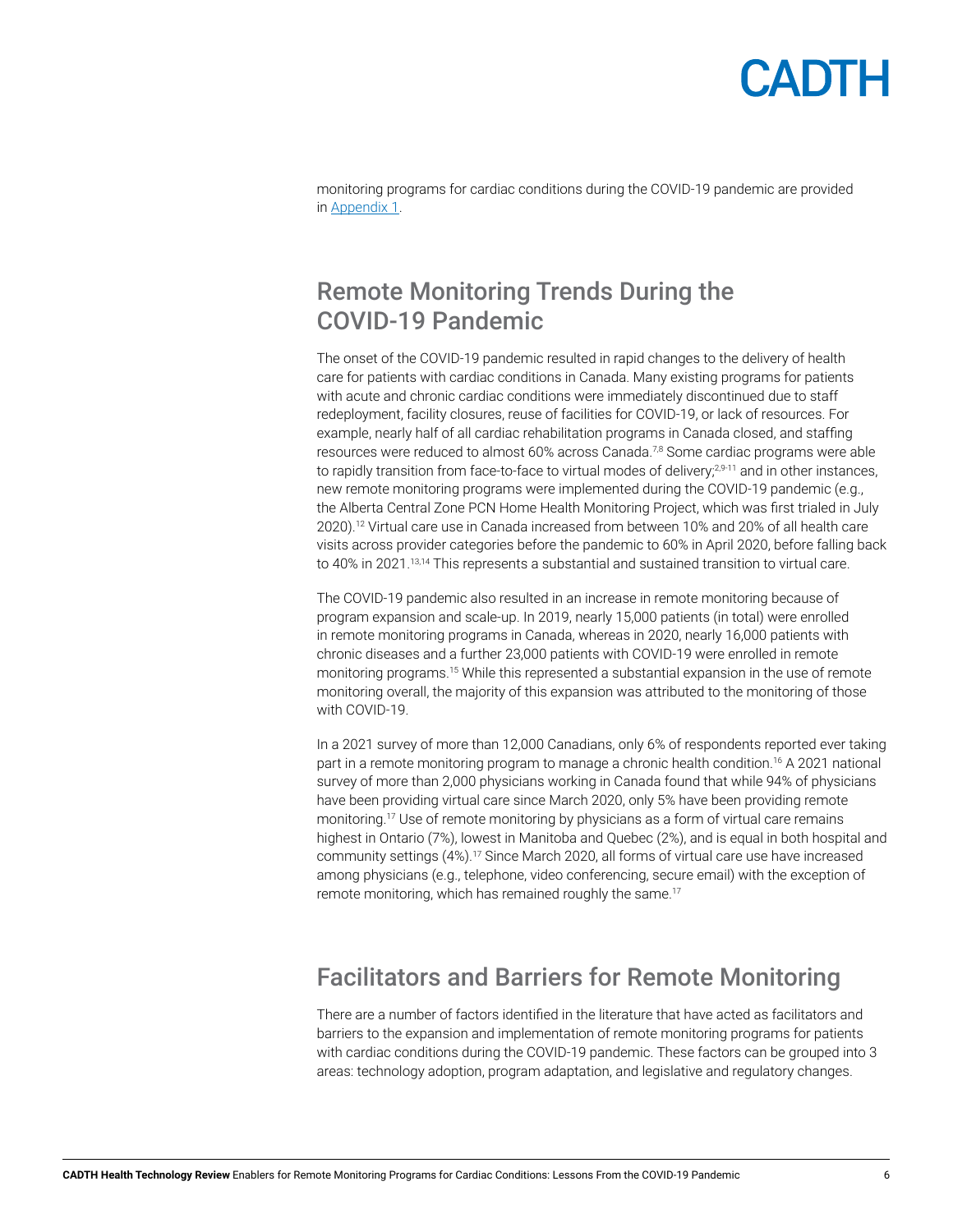#### <span id="page-6-0"></span>Technology Adoption

#### Availability of Technology

The availability of new technologies and innovations has helped enable the transition to remote monitoring. There are a wide variety of technologies for remotely monitoring cardiac conditions that are available in Canada now. For example, innovative technologies for monitoring patients in cardiac rehabilitation include new cardiac monitors (e.g., auscultatory devices integrated into garments), wearable devices (e.g., watches), and continuous blood sugar monitors that do not require a fingerstick.<sup>[18](#page-12-17)</sup> These options offer health care providers with a variety of technologies that can be tailored to the needs of their patients.

#### Familiarity With Technology and Digital Literacy

Technology challenges associated with remote monitoring can include both patient and clinician hesitation, as well as varying levels of health and digital literacy. During the pandemic, the shift to remote monitoring for patients with cardiac conditions necessitated the use of technologies that were, in many instances, new to patients, caregivers, and health care providers. Before the pandemic, many patients and providers were unfamiliar and lacked experience with telehealth and remote monitoring technologies;<sup>19,20</sup> as a result, a number of programs reported a steep learning curve for program staff and patients when it came to new technologies and modes of delivery.<sup>[9](#page-12-9)</sup> This could be considered a knowledge barrier, with some patients and practitioners lacking adequate knowledge of the clinical usefulness of telemedicine, or the capacity to adopt new health behaviours and models of care.<sup>21</sup> Patient and provider lack of familiarity with virtual care technologies was likely an initial barrier to patient enrolment. For example, 1 European study found that at the onset of the pandemic, countries that had greater prior experience and integration of mobile health technologies in their health care systems had the fastest rates of enrolment into remote monitoring programs for patients with atrial fibrillation.<sup>[10](#page-12-21)</sup>

Programs can best overcome technological barriers to adoption by providing education and training components on the use of remote monitoring technologies, platforms, and assessments, and by maintaining open channels for communication and feedback.<sup>7[,9](#page-12-9)</sup> Some programs employed mandatory courses on the use of new digital platforms and included interactive components such as provider-to-provider mock video calls.<sup>[9](#page-12-9)</sup> Other programs offered training for patients in one-on-one sessions or through less labour-intensive group sessions.<sup>[8](#page-12-8)</sup> Many programs reported the time requirements for patient onboarding into remote programs as a significant barrier, and in some instances noted that misconceptions among patients about the purpose and objectives of telemonitoring led to hesitation to enrol[.11](#page-12-10) Programs reported that it was important to clearly explain program objectives to patients during onboarding and to provide continuous opportunities for training and education following onboarding and assessment.<sup>[11,](#page-12-10)[22](#page-12-22)</sup> Low patient adherence to data transmission was also overcome through more frequent, automated reminders for patients to transmit data.<sup>23</sup>

On a broader level, health education institutions can address technology challenges with increased training on virtual care, digital health embedded into curricula, and continuing professional development, which can help equip current and future health professionals with the knowledge and skills to deliver virtual care effectively and safely. Furthermore, as health care becomes increasingly virtualized, it is expected that patients and providers will become more familiar with new modalities and technologies in health care services.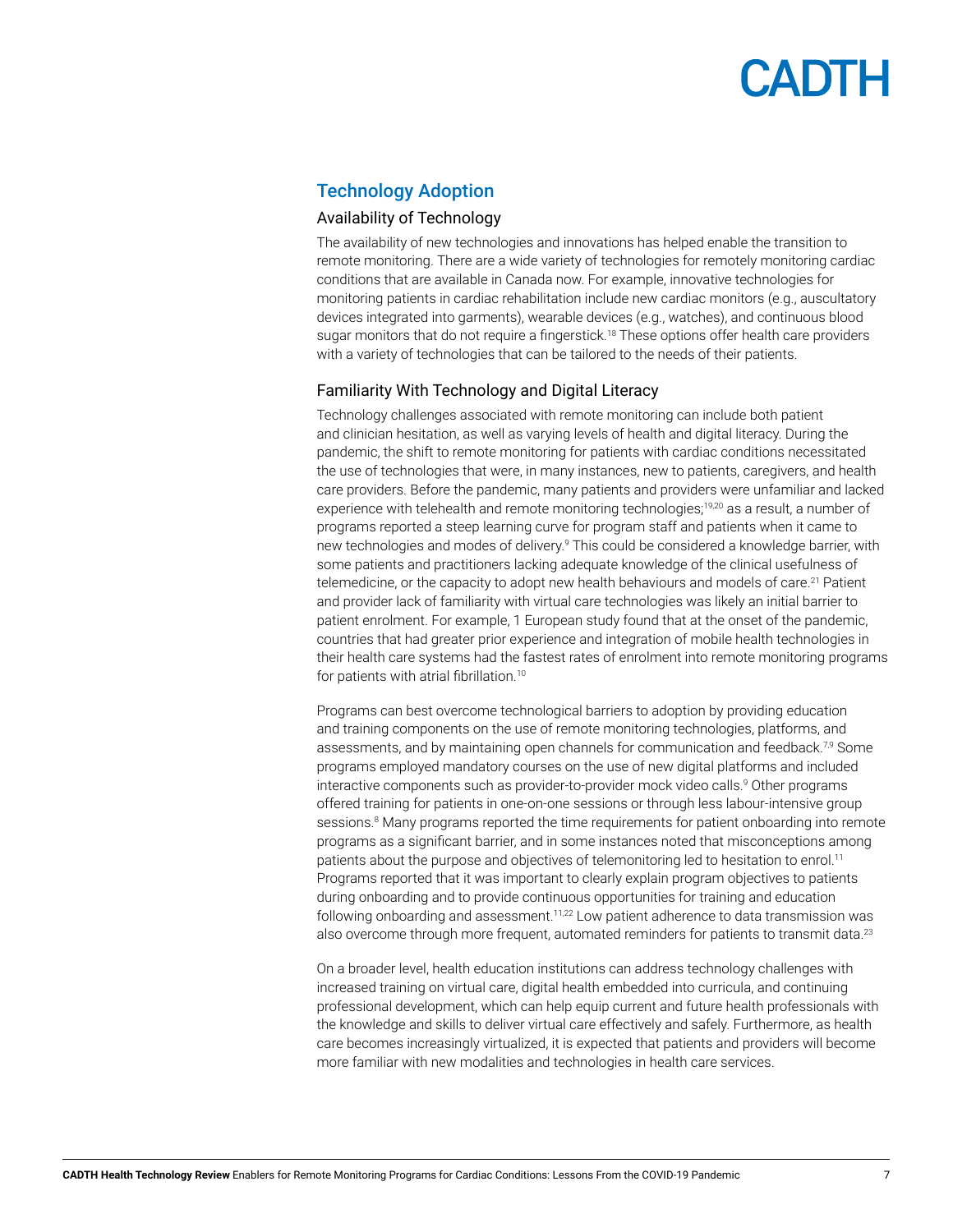#### <span id="page-7-0"></span>Specific Patient Populations

Technology adoption remains a particular challenge for certain patient populations that may incur additional barriers to accessing remote monitoring programs. For example, some older adult patients suffer from visual, auditory, or cognitive impairments, and have limited digital and health literacy, which impedes their ability to navigate and use digital platforms and mobile devices[.23](#page-12-23) While virtual services may increase access to older adults during times of isolation, remote monitoring programs should consider options to enhance platform design, readability, comprehension, navigation, and ease of adoption and engagement, with specific adaptations for the needs of older adults. Some examples of program modifications that have reduced barriers for older adults include enhanced font size and large displays with clear colour contrasts, the use of short texts that use plain language, formats that combine a visual and an audio message, and the inclusion of structured training and support to increase user confidence.<sup>[6](#page-12-6)</sup>

Patients who are First Nations, Inuit, and Métis are also vulnerable to technological inequities. A 2018 report found that only 24% of households in Indigenous communities have access to quality, high-speed internet, compared with 97% of urban households and 37% of rural households in Canada[.24](#page-12-24) According to a 2021 study, access to remote patient monitoring for Indigenous peoples decreased by 5% during the pandemic, compared to a decrease of 1% by Canadians who do not identify as Indigenous.<sup>25</sup> Expanding broadband infrastructure in Indigenous communities is an important step toward enabling access to virtual technologies and services like remote monitoring. However, further research is needed to understand how remote monitoring programs can best complement other health care strategies in Indigenous communities, as are strategies that address the various barriers that may be preventing patients who are Indigenous from accessing these technologies.

#### Program Adaptation

The transition to remote monitoring should include consideration of all of a program's operational elements; for example, eligibility requirements, onboarding and assessments, appointment logistics, program equipment, roles and responsibilities of clinicians and staff, and data infrastructure and management. To assist health care leaders in designing, implementing, and evaluating remote monitoring programs, the American Medical Association has developed a [Remote Patient Monitoring Playbook.](https://www.ama-assn.org/practice-management/digital/remote-patient-monitoring-implementation-playbook-overview) [26](#page-13-0) This playbook offers a step-by-step guide for remote monitoring program development from objective setting and contracting to workflow design, implementation, evaluation, and scale-up.

#### Eligibility and Onboarding

The rapid transition to telemonitoring necessitated structural changes within programs to provide continuity of care for patients. Some of the more immediate changes to programs that helped enable the transition were the loosening of eligibility requirements to maximize inclusion and the virtualization of onboarding and assessment processes.<sup>[11](#page-12-10),27</sup> Some programs developed a triaging protocol to remotely assess and review disease severity, and to categorize patients into risk categories.<sup>[28](#page-13-2)</sup> Safety remained a primary concern, particularly for those patients at highest risk of infection from COVID-19, such as patients who were older and frail and those with comorbidities.<sup>8[,18](#page-12-17)</sup>

Strong management support, including consistent communication from management to program staff, was cited as an important facilitator for remote monitoring.<sup>[27](#page-13-1)[,29](#page-13-3)</sup> One program for patients with heart failure attributed its successful transition to virtual care to the rapid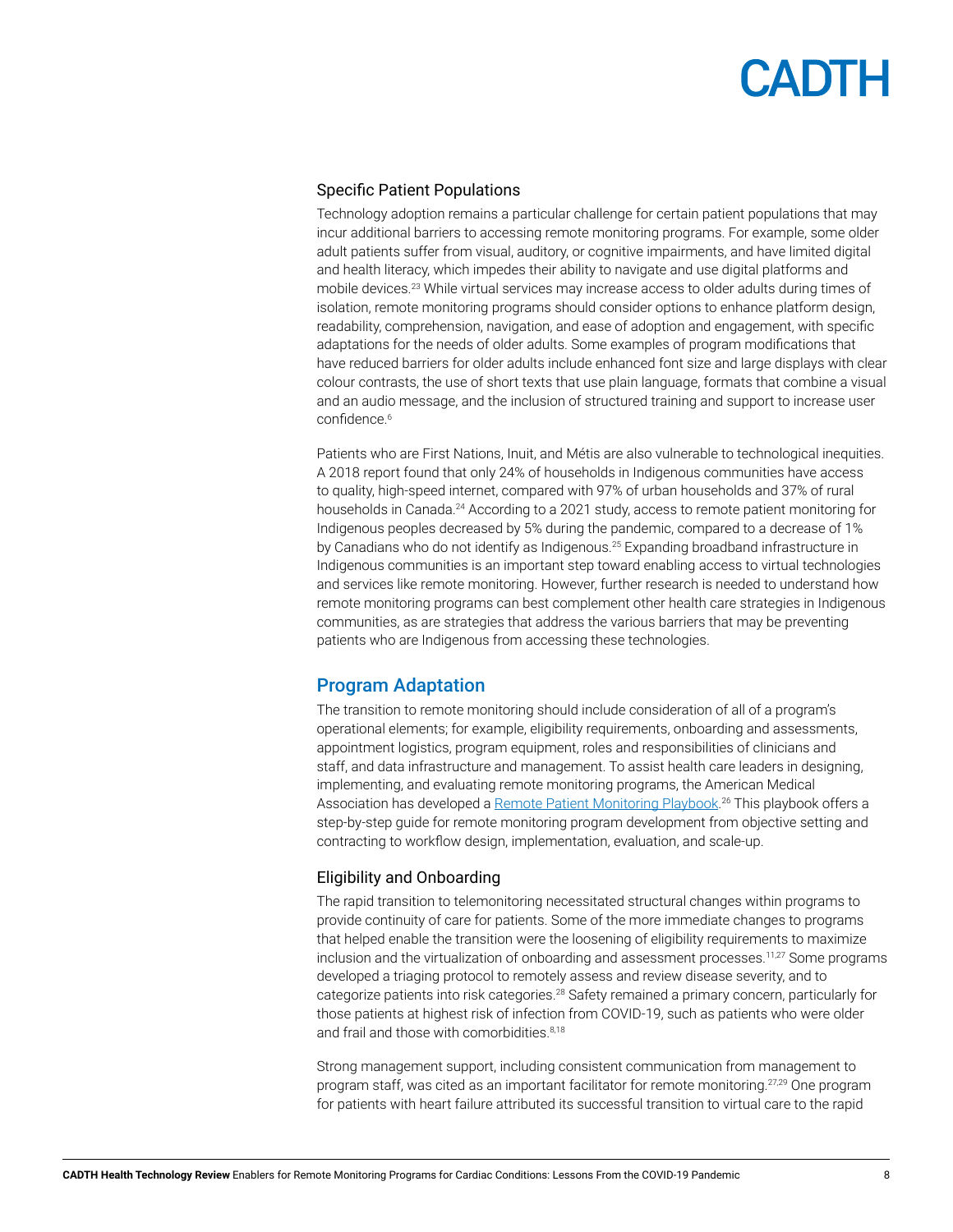development of a leadership council to operationalize and oversee program changes, as well as to consistent communication with faculty, staff, and patients, and open channels for feedback[.29](#page-13-3)

The Peter Munk Cardiac Centre Heart Function Clinic at the Toronto General Hospital rapidly expanded its telemonitoring program for patients with heart failure (the Medly Program) at the onset of the pandemic.<sup>[11](#page-12-10)</sup> The Medly Program offers a mobile phone-based telemonitoring program to remotely support patients with heart failure. Within the first 2 months of the pandemic, the program rapidly expanded its eligibility requirements and seconded 2 new nurses to oversee patient enrolment. Cardiologists became much less selective in patient referrals (for example, the ability for patients to adhere to daily weights was previously considered a more strict clinical criteria). Many in-person components of the program were quickly virtualized, including onboarding by telephone, and the program began offering to mail patients a kit of equipment to their home.

#### Team Member Roles and Responsibilities

Successful programming involves additional consideration of clinician workload, staff capacity, and health human resource planning. Health care worker burnout and exhaustion has remained a significant issue in Canada throughout the COVID-19 pandemic and this is likely to impede health care service delivery in the future.<sup>30</sup> During the pandemic, staff shortages, facility closures, staff redeployment, and staff in isolation resulted in an overburdened health care workforce.<sup>7[,20](#page-12-19)</sup>

Short-staffed programs were able to compensate by having available staff perform multiple tasks outside of their usual scope of duties.<sup>20</sup> For example, the role of nurses and nurse practitioners was highlighted as a key enabler for the transition to virtual care for patients with heart failure.<sup>[2,](#page-12-2)[9](#page-12-9)[,28](#page-13-2)[,29](#page-13-3)</sup> Heart failure programs that were transitioning to virtual care assigned specific roles to nurse practitioners and medical assistants who would contact patients in advance of virtual visits to conduct certain tasks, such as medication reconciliation, assessments, and obtaining vital signs. This helped alleviate physicians' workloads in advance of telehealth visits.<sup>29</sup> With health care increasingly being delivered by multidisciplinary teams, the components of remote monitoring programs may be best delivered by various health care professionals within a team, with each team member having clearly delineated roles and responsibilities. This flexible team dynamic can improve workload distribution among team members and may strengthen program resilience against potential future health system shocks. Programs may also consider hiring additional staff members to support continuous monitoring activities and to promote program scale-up.

#### Data Management and Infrastructure

Data management remains a challenge for remote monitoring programs for cardiac conditions. The tracking, recording, transmission, and storage of data are all important components of a data management system for remote monitoring programs. Currently, there are no clear standards for the collection of data through remote monitoring programs in Canada, though there are data security concerns related to data and internet connections.

To be successful, remote monitoring programs require software, a data infrastructure for hardware (e.g., computers, smartphones, laptops), a secure means for data storage and transmission (e.g., antiviral software, firewalls, anti-ransomware tools, regular data backups), and the availability of technical support. It has been noted that many cardiac clinics do not currently have sufficient infrastructure to support remote monitoring.<sup>31</sup> More research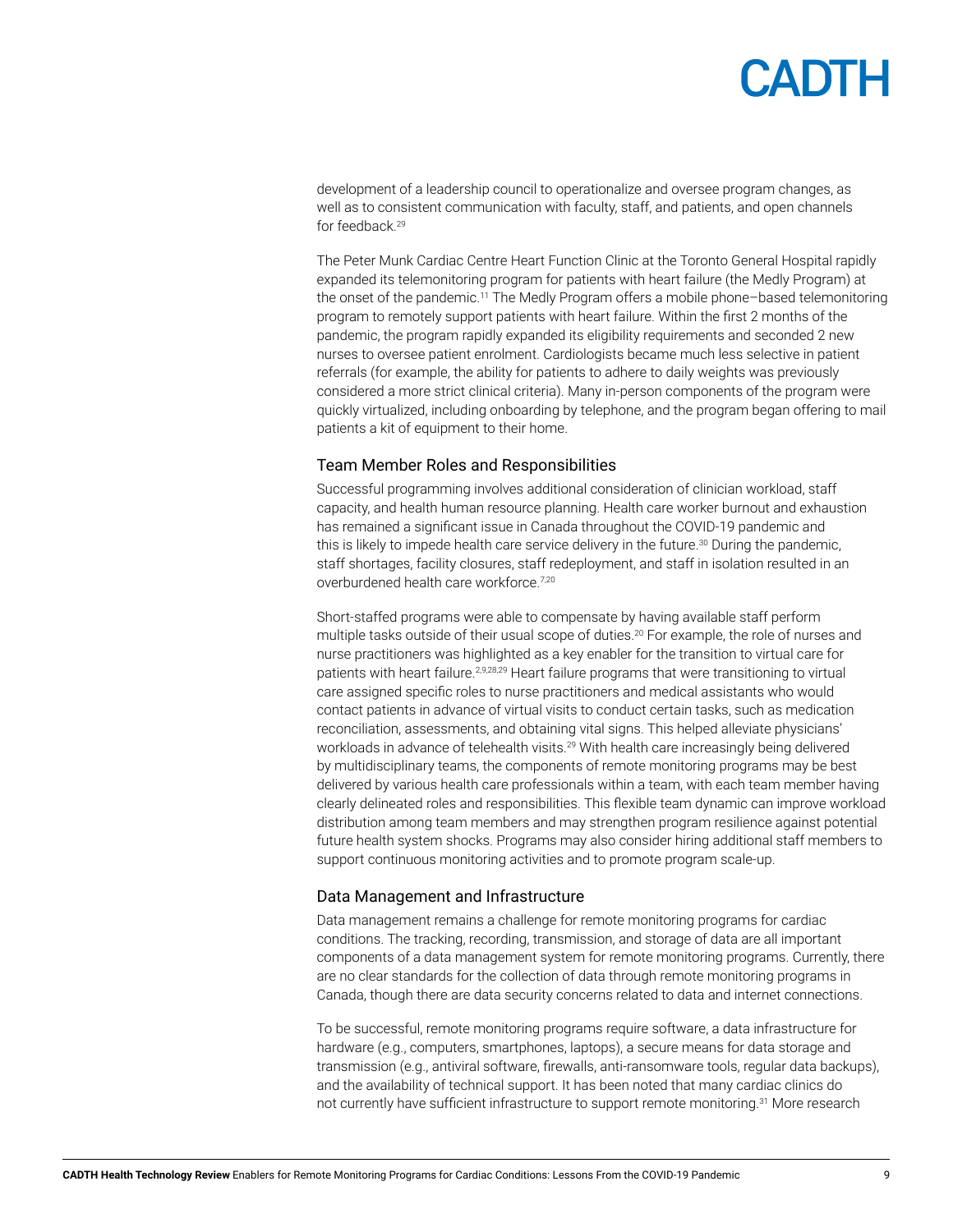<span id="page-9-0"></span>is needed to identify the costs of remote monitoring programs across cardiac conditions, including both the capital and operational costs associated with data infrastructure and management.

The lack of interoperability between remote monitoring systems and other data systems continued to act as a barrier during the COVID-19 pandemic. Clinicians reported challenges with accessing and navigating between multiple electronic systems (e.g., electronic health records (EHR), remote monitoring platforms, video conferencing) to fill patient information gaps, leading to significant workflow inefficiencies.[11](#page-12-10) Some reported benefits of EHRintegrated remote monitoring include better patient-provider communication, detection of unrecognized or hidden problems, and changes to clinical management and decision-making. However, there remains limited evidence regarding the benefits of EHR-integrated remote monitoring on clinical workflow efficiency.<sup>[32](#page-13-6)</sup> While the interoperability of data systems remains an ongoing objective for health systems, further research is needed regarding the benefits of EHR-integrated remote monitoring to inform the development of these systems.

#### Language

Language is an additional barrier to accessing remote monitoring programs, particularly for many people in Canada who do not speak English, including new Canadians.[5](#page-12-5) Not speaking English has been found to be independently associated with a 50% lower use of virtual care services.<sup>33</sup> Some provinces offer services to minimize language barriers and improve access of virtual care services to those who do not speak English; for example, the British Columbia Provincial Health Services Authority provides virtual interpretation and translation services in more than 150 languages for patients with limited English proficiency.<sup>[34](#page-13-8)</sup> In other provinces, these services are coordinated locally or regionally; for example, in Saskatchewan, where the Saskatoon Health Authority offers virtual interpretation services for the region.<sup>35</sup> To reduce language barriers for patients for whom English is not a first language, remote monitoring programs could be offered in various languages and could consider using available interpretation and translation services to facilitate virtual clinician-patient interactions.

#### Legislative and Regulatory Changes

In response to the pandemic, a number of legislative and regulatory policy changes in Canada have been described as enablers to the scale-up of remote monitoring programs. These include changes to professional licensing requirements and reimbursement billing codes.

#### Clinician Reimbursement

In Canada, lack of reimbursement has been a significant barrier to the expansion of virtual care. In response to the COVID-19 pandemic, provincial and territorial governments and medical associations adapted telehealth billing codes to improve patient access to telehealth services. In Ontario, for example, temporary Ontario Health Insurance Plan billing codes were agreed upon in March 2020 by the Ontario Ministry of Health and Ontario Medical Association for assessments, counselling, and specialist consultations by phone or video.<sup>[36](#page-13-10)</sup> The Canadian Institute for Health Information has compiled a full list of physician billing codes for virtual care for all provinces and territories.<sup>37</sup> These codes were developed to meet temporary needs, and, to date, Alberta is the only jurisdiction that has indicated that changes to its fee schedule for virtual visits will be made permanent.<sup>14</sup>

Furthermore, the virtual care billing codes that were introduced are not necessarily applicable to remote monitoring, which may be impeding the feasibility of remote monitoring compared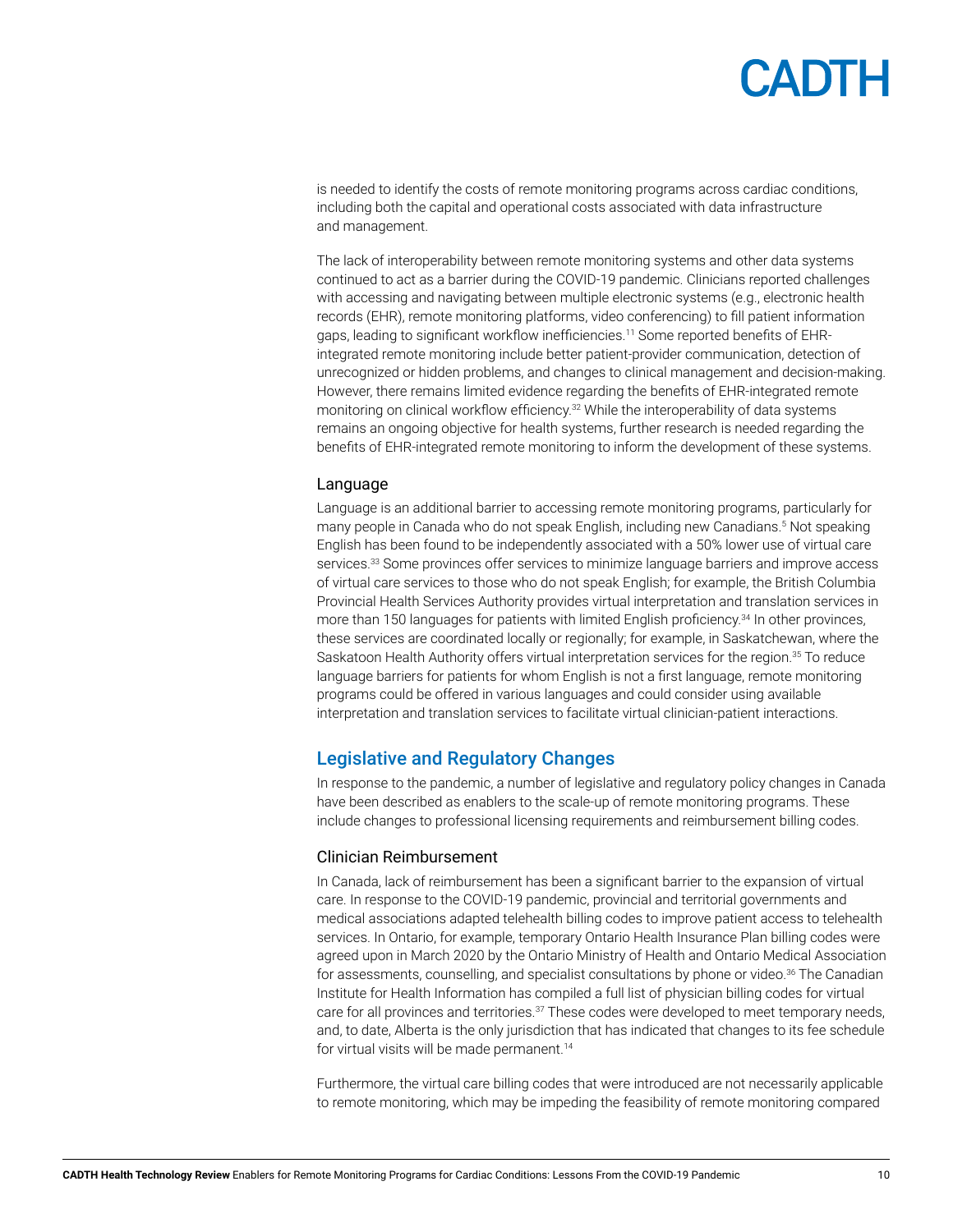<span id="page-10-0"></span>to other forms of virtual care. The US, on the other hand, has developed billing codes for both general and condition-specific remote patient monitoring.<sup>[38,](#page-13-12)39</sup> Various national health professional organizations in Canada have supported the inclusion of remote patient monitoring in fee schedules,<sup>40</sup> and jurisdictions should evaluate the feasibility of these temporary billing codes and consider what further refinements would be needed to support the uptake of remote monitoring.

#### Cross-Jurisdictional Licensure Requirements

The regulatory framework for licensure requirements across interprovincial and international lines remains complex and inefficient, and may be significantly impeding the adoption of remote monitoring programs. In Canada's provinces and territories, the medical regulatory authorities (Colleges) set the standards of care for practising medicine. Each jurisdiction has its own guidelines regarding interprovincial and international licensing requirements, and these vary from jurisdiction to jurisdiction.<sup>41</sup> Typically, a regulated health professional must comply with the licensing requirements imposed both by the College where they are licensed to practice and the College of the jurisdiction where their patient is located. For example, the College of Physicians and Surgeons of Nova Scotia permits physicians licensed elsewhere in Canada to provide virtual services to patients in Nova Scotia; however, these physicians remain subject to the regulation of their home licensing body. The result has been a very complex landscape of licensure requirements across the country.

In response to the growing number of issues resulting from a segmented regulatory framework for licensure, many national health organizations have advocated for a pan-Canadian approach to medical licensure.<sup>42</sup> CADTH's policy brief on interjurisdictional medical [licensing to support telemedicine](https://www.cadth.ca/sites/default/files/hta-he/cadth-policy-brief-interjurisdictional-licensing-final.pdf) provides a further analysis on interjurisdictional licensing.<sup>43</sup>

### Future of Remote Monitoring in Canada

Considerations for the expansion of remote monitoring for cardiac conditions in Canada are nestled within a larger, ongoing, policy discussion on the future of virtual care, where there is currently significant momentum among governments, health organizations, industry, and patient groups, who recognize the potential for virtual technologies to radically transform health care in Canada.

During the COVID-19 pandemic, there has been significant federal fiscal support to manage the transition to virtual care. In May 2020, the Government of Canada announced a \$240.5 million investment to accelerate the use of virtual tools and digital approaches.<sup>44</sup> A total of \$150 million of this investment was dedicated to the provinces and territories through time-limited bilateral agreements with priority areas for secure messaging and informationsharing platforms, secure video conferencing, remote patient monitoring tools, patient access to test results, and back-end supports to enable integration of these new tools into existing digital systems. Canada Health Infoway received a further \$50 million to support provincial and territorial implementation of these new initiatives. While these bilateral agreements have assisted the provinces and territories in managing the transition to virtual care during the pandemic, continued coordination between governments is needed to enhance the adoption of virtual care in Canada.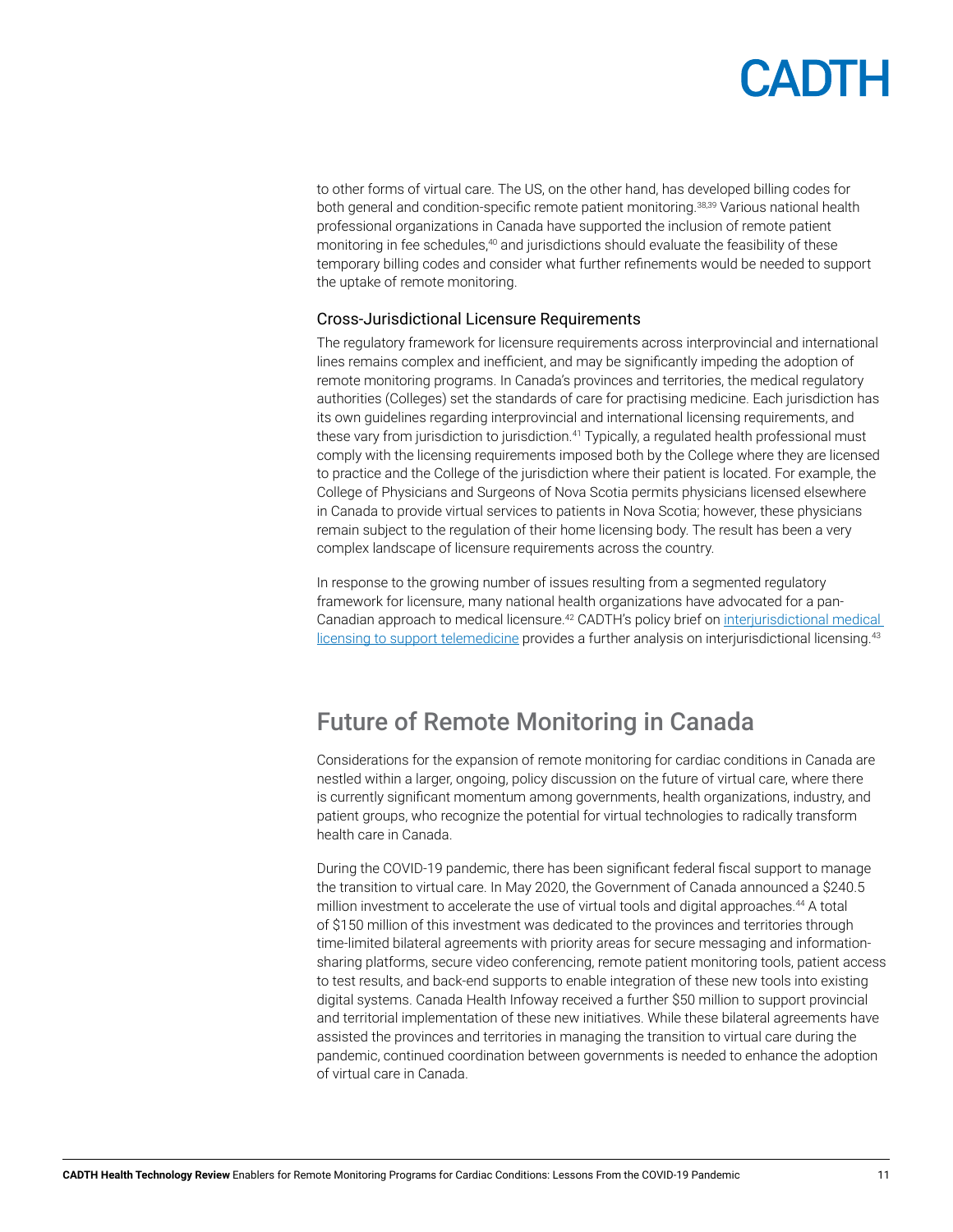In 2020, the Federal, Provincial, Territorial Virtual Care/Digital Table, a government coordinating body on digital health, was convened to develop a framework for the longterm adoption of virtual services within Canada.<sup>44</sup> Building upon this framework, William Falk, a policy expert in digital health, was commissioned to develop recommendations to advance digital health services in Canada.[15](#page-12-14) Among these recommendations is to "scale up implementation of patient monitoring programs. Provide permanent funding envelopes in a system neutral way that allows competing hardware/software/service bundles to compete with physical visit monitoring in a fair way."

Following the release of this report, a summit meeting was held in June 2021 to identify considerations for a national action plan for virtual care[.45](#page-13-19) The report indicated that based on proposals from the summit, the Federal, Provincial, Territorial Virtual Care/Digital Table would develop an action plan for the next 12 to 18 months.

A revolution in virtual care is currently under way in Canada that has largely been initiated by the COVID-19 pandemic. The adoption of virtual care and remote monitoring has resulted in a radical transformation in health care delivery and there is strong interest among health leaders to sustain this momentum. While significant investment by the federal government has helped enable this transition, continued collaboration across health systems is needed to determine the best path forward for integrating remote monitoring within Canadian health systems. Although remote monitoring can offer great value and convenience for patients with cardiac conditions, further research is needed to determine the cost-effectiveness and clinical utility of remote monitoring across cardiac conditions. Health system leaders will need to take these into consideration to maximize the safety and effectiveness of remote monitoring and determine which patients with cardiac conditions would most benefit from participation in remote monitoring programs.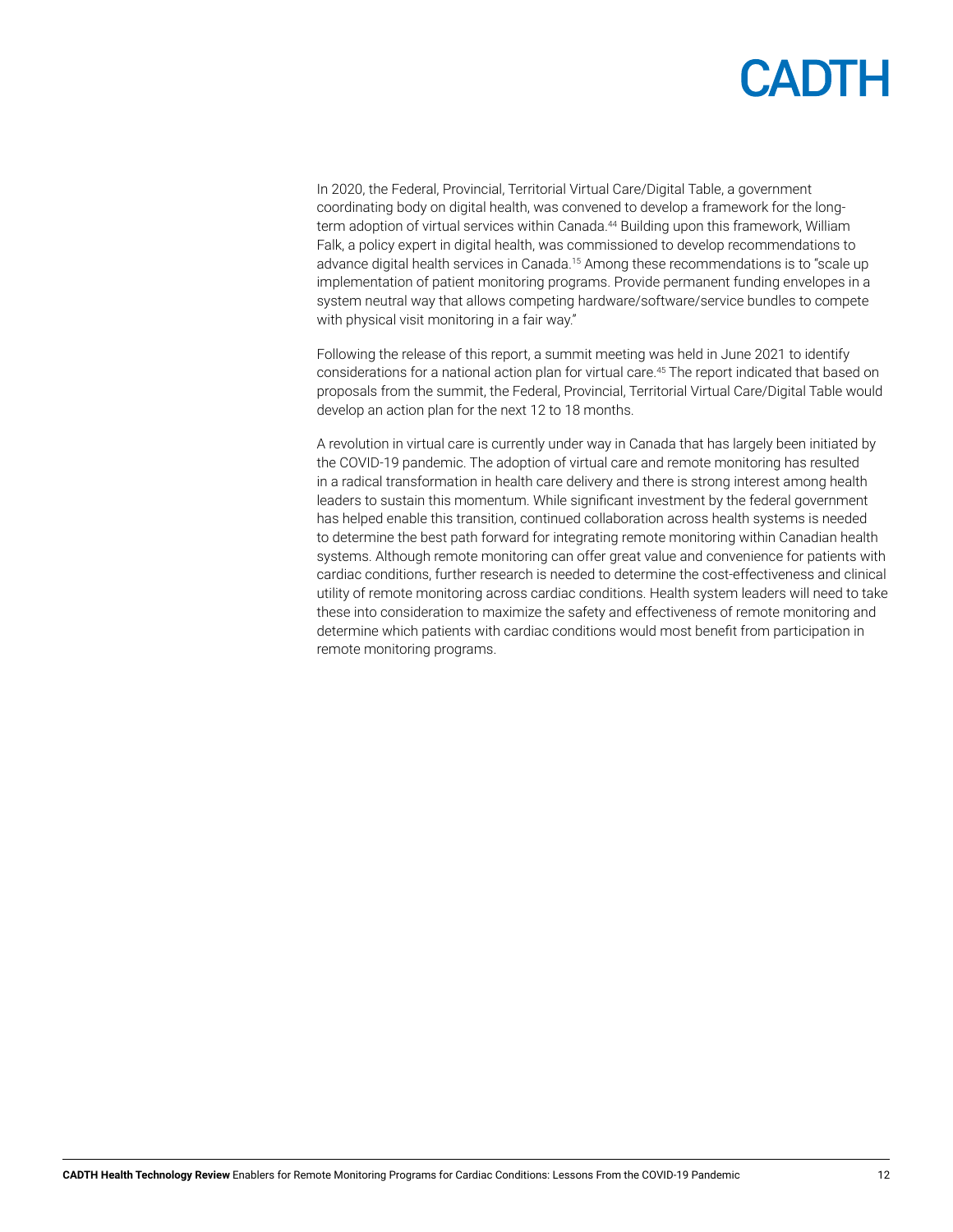### <span id="page-12-0"></span>References

- <span id="page-12-1"></span> 1. Harding I, Khan P, Alves K, et al. Remote monitoring of arrhythmias in the COVID lockdown era: a multicentre experience. *Circ Arrhythm Electrophysiol.* 2021;14(1):e008932. [PubMed](https://pubmed.ncbi.nlm.nih.gov/33441000)
- <span id="page-12-2"></span> 2. Birkhoff SD, McCulloh Nair J, Bald K, Frankum T, Sanchez SR, Salvatore AL. Facilitators and challenges in the adoption of a virtual nurse visit in the home health setting. Home Health Care Serv Q. 2021;40(2):105-120. [PubMed](https://pubmed.ncbi.nlm.nih.gov/33779522)
- <span id="page-12-3"></span> 3. CADTH Health Technology Review: remote monitoring programs for cardiac conditions. *Can J Health Technol.* 2021;1(9). [https://www.cadth.ca/sites/default/](https://www.cadth.ca/sites/default/files/attachments/2021-12/OP0549-RM%20for%20Cardiac%20Conditions%20Final-meta_0.pdf)files/ [attachments/2021-12/OP0549-RM%20for%20Cardiac%20Conditions%20Final-meta\\_0.pdf](https://www.cadth.ca/sites/default/files/attachments/2021-12/OP0549-RM%20for%20Cardiac%20Conditions%20Final-meta_0.pdf) Accessed 2022 Mar 12.
- <span id="page-12-4"></span> 4. CADTH Health Technology Review Recommendation: remote monitoring programs for cardiac conditions. *Can J Health Technol.* 2021;1(11). [https://www.cadth.ca/](https://www.cadth.ca/sites/default/files/attachments/2021-11/OP0549%20-%20Remote%20Monitoring%20-%20Recommendations%20v7.1-meta_0.pdf) sites/default/files/[attachments/2021-11/OP0549%20-%20Remote%20Monitoring%20-%20Recommendations%20v7.1-meta\\_0.pdf](https://www.cadth.ca/sites/default/files/attachments/2021-11/OP0549%20-%20Remote%20Monitoring%20-%20Recommendations%20v7.1-meta_0.pdf) Accessed 2022 Mar 4.
- <span id="page-12-5"></span>5. Lam J, Ahmad K, Gin K, Chow CM. Deliver cardiac virtual care: a primer for cardiovascular professionals in Canada. *CJC Open.* 2022;4(2):148-157. [PubMed](https://pubmed.ncbi.nlm.nih.gov/34661090)
- <span id="page-12-6"></span> 6. Astley CM, Clarke RA, Cartledge S, et al. Remote cardiac rehabilitation services and the digital divide: implications for elderly populations during the COVID19 pandemic. *Eur J Cardiovasc Nurs.* 2021;20(6):521-523. [PubMed](https://pubmed.ncbi.nlm.nih.gov/34056650)
- <span id="page-12-7"></span>7. Marzolini S, Ghisi GLM, Hebert AA, Ahden S, Oh P. Cardiac rehabilitation in Canada during COVID-19. *CJC Open.* 2021;3(2):152-158. [PubMed](https://pubmed.ncbi.nlm.nih.gov/33521613)
- <span id="page-12-8"></span> 8. Moulson N, Bewick D, Selway T, et al. Cardiac rehabilitation during the COVID-19 era: guidance on implementing virtual care. *Can J Cardiol.* 2020;36(8):1317-1321. [PubMed](https://pubmed.ncbi.nlm.nih.gov/32553606)
- <span id="page-12-9"></span> 9. de Peralta SS, Ziaeian B, Chang DS, Goldberg S, Vetrivel R, Fang YM. Leveraging telemedicine for management of veterans with heart failure during COVID-19. *J Am Assoc Nurse Pract.* 2021;34(1):182-187. [PubMed](https://pubmed.ncbi.nlm.nih.gov/33625164)
- <span id="page-12-21"></span>10. Gawalko M, Duncker D, Manninger M, et al. The European TeleCheck-AF project on remote app-based management of atrial fibrillation during the COVID-19 pandemic: centre and patient experiences. *Europace.* 2021;23(7):1003-1015. [PubMed](https://pubmed.ncbi.nlm.nih.gov/33822029)
- <span id="page-12-10"></span>11. Wali S, Guessi Margarido M, Shah A, et al. Expanding telemonitoring in a virtual world: a case study of the expansion of a heart failure telemonitoring program during the COVID-19 pandemic. *J Med Internet Res.* 2021;23(1):e26165. [PubMed](https://pubmed.ncbi.nlm.nih.gov/33444153)
- <span id="page-12-11"></span>12. Central Alberta primary care networks use home health monitoring to improve patient care project uses innovative care model to increase communication between patients and providers. *Financial Post.* 2021 Mar 30. https://financialpost[.com/globe-newswire/central-alberta-primary-care-networks-use-home-health-monitoring-to](https://financialpost.com/globe-newswire/central-alberta-primary-care-networks-use-home-health-monitoring-to-improve-patient-care-project-uses-innovative-care-model-to-increase-communication-between-patients-and-providers) [-improve-patient-care-project-uses-innovative-care-model-to-increase-communication-between-patients-and-providers](https://financialpost.com/globe-newswire/central-alberta-primary-care-networks-use-home-health-monitoring-to-improve-patient-care-project-uses-innovative-care-model-to-increase-communication-between-patients-and-providers) Accessed 2022 Mar 4.
- <span id="page-12-12"></span>13. Canadians' health care experiences during COVID-19: uptake of virtual care. Toronto (ON): Canada Health Infoway; 2022: [https://www.infoway-inforoute.ca/en/](https://www.infoway-inforoute.ca/en/component/edocman/3828-canadians-health-care-experiences-during-covid-19/view-document?Itemid=0) [component/edocman/3828-canadians-health-care-experiences-during-covid-19/view-document?Itemid=0](https://www.infoway-inforoute.ca/en/component/edocman/3828-canadians-health-care-experiences-during-covid-19/view-document?Itemid=0). Accessed 2022 Mar 7.
- <span id="page-12-13"></span>14. Virtual Care Task Force. Virtual care in Canada: progress and potential. Ottawa (ON): Canadian Medical Association 2022: [https://www.cma.ca/sites/default/](https://www.cma.ca/sites/default/files/2022-02/Virtual-Care-in-Canada-Progress-and-Potential-EN.pdf)files/ [2022-02/Virtual-Care-in-Canada-Progress-and-Potential-EN.pdf](https://www.cma.ca/sites/default/files/2022-02/Virtual-Care-in-Canada-Progress-and-Potential-EN.pdf). Accessed 2022 Mar 7.
- <span id="page-12-14"></span>15. Falk W. The state of virtual care in Canada as of wave three of the COVID-19 pandemic: an early diagnostique and policy recommendations. Ottawa (ON): Health Canada; 2021: [https://www.canada.ca/content/dam/hc-sc/documents/corporate/transparency\\_229055456/health-agreements/bilateral-agreement-pan-canadian](https://www.canada.ca/content/dam/hc-sc/documents/corporate/transparency_229055456/health-agreements/bilateral-agreement-pan-canadian-virtual-care-priorities-covid-19/template-wf-report-eng.pdf) [-virtual-care-priorities-covid-19/template-wf-report-eng.pdf.](https://www.canada.ca/content/dam/hc-sc/documents/corporate/transparency_229055456/health-agreements/bilateral-agreement-pan-canadian-virtual-care-priorities-covid-19/template-wf-report-eng.pdf) Accessed 2022 Mar 8.
- <span id="page-12-15"></span>16. Canadian Digital Health Survey 2021: what Canadians think. Toronto (ON): Canada Health Infoway; 2021: [https://www.infoway-inforoute.ca/en/component/edocman/](https://www.infoway-inforoute.ca/en/component/edocman/4011-canadian-digital-health-survey-2021-what-canadians-think/view-document) [4011-canadian-digital-health-survey-2021-what-canadians-think/view-document.](https://www.infoway-inforoute.ca/en/component/edocman/4011-canadian-digital-health-survey-2021-what-canadians-think/view-document) Accessed 2022 Mar 7.
- <span id="page-12-16"></span>17. 2021 National Survey of Canadian Physicians. Toronto (ON): Canada Health Infoway and Canadian Medical Association; 2021: [https://www.infoway-inforoute.ca/en/](https://www.infoway-inforoute.ca/en/component/edocman/3935-2021-national-survey-of-canadian-physicians/view-document?Itemid=0) [component/edocman/3935-2021-national-survey-of-canadian-physicians/view-document?Itemid=0](https://www.infoway-inforoute.ca/en/component/edocman/3935-2021-national-survey-of-canadian-physicians/view-document?Itemid=0) Accessed 2022 Mar 7.
- <span id="page-12-17"></span>18. Epstein E, Patel N, Maysent K, Taub PR. Cardiac rehab in the COVID era and beyond: mHealth and other novel opportunities. *Curr Cardiol Rep.* 2021;23(5):42. [PubMed](https://pubmed.ncbi.nlm.nih.gov/33704611)
- <span id="page-12-18"></span>19. O'Doherty AF, Humphreys H, Dawkes S, et al. How has technology been used to deliver cardiac rehabilitation during the COVID-19 pandemic? An international crosssectional survey of healthcare professionals conducted by the BACPR. *BMJ Open.* 2021;11(4):e046051. [PubMed](https://pubmed.ncbi.nlm.nih.gov/33879492)
- <span id="page-12-19"></span>20. Chowdhury D, Hope KD, Arthur LC, et al. Telehealth for pediatric cardiology practitioners in the time of COVID-19. *Pediatr Cardiol.* 2020;41(6):1081-1091. [PubMed](https://pubmed.ncbi.nlm.nih.gov/32656626)
- <span id="page-12-20"></span>21. Omboni S, McManus RJ, Bosworth HB, et al. Evidence and recommendations on the use of telemedicine for the management of arterial hypertension: an international expert position paper. Hypertension. 2020;76(5):1368-1383. [PubMed](https://pubmed.ncbi.nlm.nih.gov/32921195)
- <span id="page-12-22"></span>22. Cartledge S, Rawstorn JC, Tran M, Ryan P, Howden EJ, Jackson A. Telehealth is here to stay but not without challenges: a consultation of cardiac rehabilitation clinicians during COVID-19 in Victoria, Australia. *Eur J Cardiovasc Nurs.* 2021;22:zvab118. [PubMed](https://pubmed.ncbi.nlm.nih.gov/34935940)
- <span id="page-12-23"></span>23. Mohebali D, Kittleson MM. Remote monitoring in heart failure: current and emerging technologies in the context of the pandemic. *Heart.* 2021;107(5):366-372. [PubMed](https://pubmed.ncbi.nlm.nih.gov/33431425)
- <span id="page-12-24"></span>24. High-speed access for all: Canada's connectivity strategy. Ottawa (ON): Innovation, Science, and Economic Development Canada; 2019: [https://www.ic.gc.ca/eic/](https://www.ic.gc.ca/eic/site/139.nsf/vwapj/ISEDC_19-170_Connectivity_Strategy_E_Web.pdf/$file/ISEDC_19-170_Connectivity_Strategy_E_Web.pdf) [site/139.nsf/vwapj/ISEDC\\_19-170\\_Connectivity\\_Strategy\\_E\\_Web.pdf/](https://www.ic.gc.ca/eic/site/139.nsf/vwapj/ISEDC_19-170_Connectivity_Strategy_E_Web.pdf/$file/ISEDC_19-170_Connectivity_Strategy_E_Web.pdf)\$file/ISEDC\_19-170\_Connectivity\_Strategy\_E\_Web.pdf. Accessed 2022 Mar 31.
- <span id="page-12-25"></span>25. Digital health equity analysis: access to electronically-enabled health services. Toronto (ON): Canada Health Infoway; 2021: [https://www.infoway-inforoute.ca/en/](https://www.infoway-inforoute.ca/en/component/edocman/3883-digital-health-equity-analysis-access-to-electronically-enabled-health-services/view-document?Itemid=101) [component/edocman/3883-digital-health-equity-analysis-access-to-electronically-enabled-health-services/view-document?Itemid=101](https://www.infoway-inforoute.ca/en/component/edocman/3883-digital-health-equity-analysis-access-to-electronically-enabled-health-services/view-document?Itemid=101) Accessed 2022 Mar 11.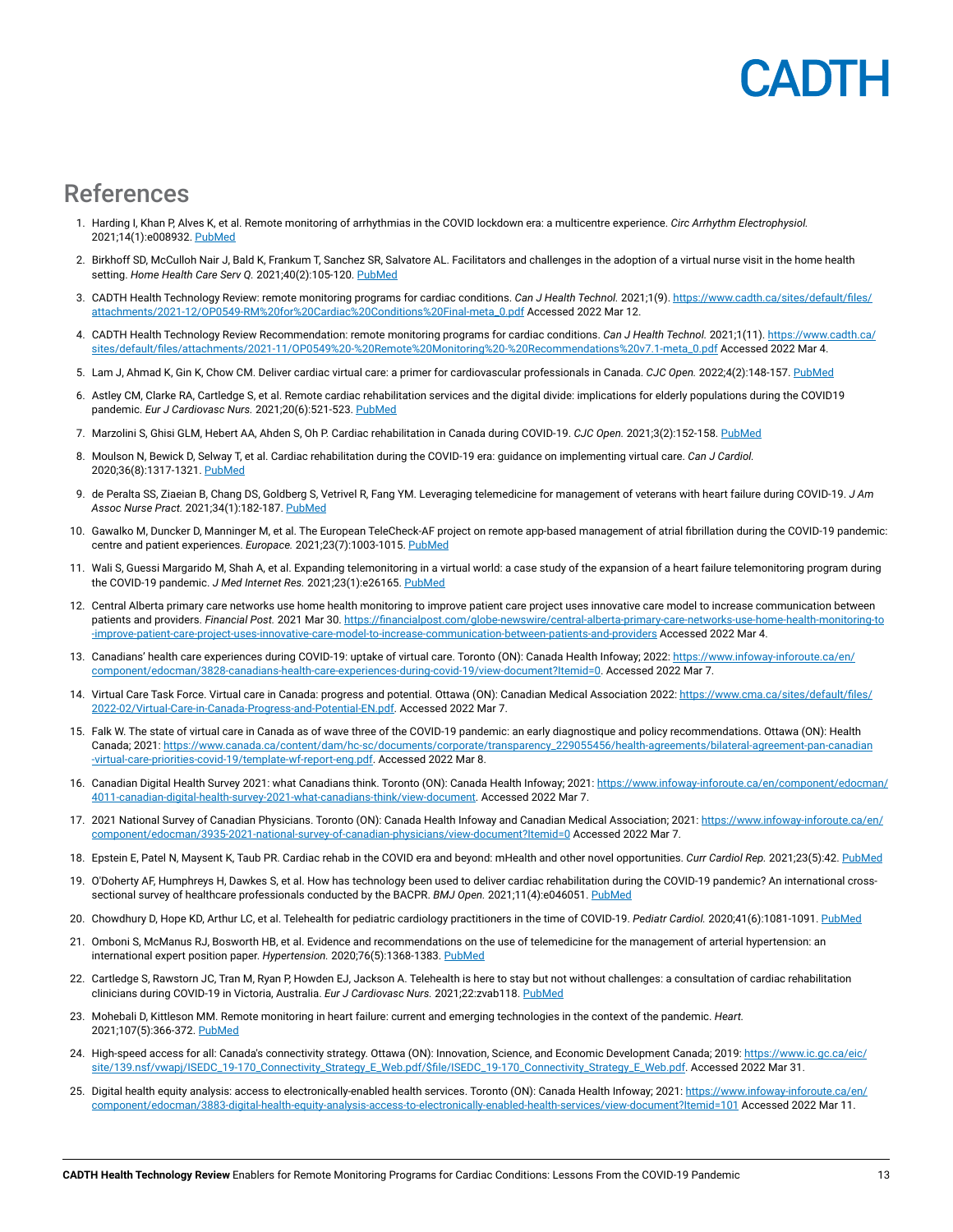## **ANIH**

- <span id="page-13-0"></span>26. Remote patient monitoring playbook. Chicago (IL): American Medical Association; 2022: [https://www.ama-assn.org/system/](https://www.ama-assn.org/system/files/ama-remote-patient-monitoring-playbook.pdf)files/ama-remote-patient-monitoring [-playbook.pdf](https://www.ama-assn.org/system/files/ama-remote-patient-monitoring-playbook.pdf). Accessed 2022 Mar 10.
- <span id="page-13-1"></span>27. Thesenvitz J, Corley S, Solberg L, Carvalho C. Home health monitoring during the COVID pandemic: Results from a feasibility study in Alberta primary care. *Healthc Manage Forum.* 2022;35(1):29-34. [PubMed](https://pubmed.ncbi.nlm.nih.gov/34615408)
- <span id="page-13-2"></span>28. Sukumaran S, Lawson C. Virtual clinics: the way forward for heart failure services. *British Journal of Cardiac Nursing.* 2021;16(3):1-3.
- <span id="page-13-3"></span>29. Sayer G, Horn EM, Farr MA, et al. Transition of a large tertiary heart failure program in response to the COVID-19 pandemic: changes that will endure. *Circ Heart Fail.* 2020;13(9):e007516. [PubMed](https://pubmed.ncbi.nlm.nih.gov/32894988)
- <span id="page-13-4"></span>30. Canadian Medical Association. Canada's health system is on life support: health workers call for urgent mobilization to address shortages, burnout and backlog issues. 2022; [https://www.cma.ca/news-releases-and-statements/canadas-health-system-life-support-health-workers-call-urgent.](https://www.cma.ca/news-releases-and-statements/canadas-health-system-life-support-health-workers-call-urgent) Accessed 2022 Mar 4.
- <span id="page-13-5"></span>31. Virani SA, Clarke B, Ducharme A, et al. Optimizing access to heart failure care in Canada during the COVID-19 pandemic. *Can J Cardiol.* 2020;36(7):1148-1151. [PubMed](https://pubmed.ncbi.nlm.nih.gov/32405146)
- <span id="page-13-6"></span>32. Gandrup J, Ali SM, McBeth J, van der Veer SN, Dixon WG. Remote symptom monitoring integrated into electronic health records: A systematic review. *J Am Med Inform Assoc.* 2020;27(11):1752-1763. [PubMed](https://pubmed.ncbi.nlm.nih.gov/32968785)
- <span id="page-13-7"></span>33. Eberly LA, Khatana SAM, Nathan AS, et al. Telemedicine outpatient cardiovascular care during the COVID-19 pandemic: bridging or opening the digital divide? *Circulation.* 2020;142(5):510-512. [PubMed](https://pubmed.ncbi.nlm.nih.gov/32510987)
- <span id="page-13-8"></span>34. Provincial Health Services Authority (BC). Provincial language service. 2022; [http://www.phsa.ca/our-services/programs-services/provincial-language-service.](http://www.phsa.ca/our-services/programs-services/provincial-language-service) Accessed 2022 Mar 11.
- <span id="page-13-9"></span>35. Saskatchewan Health Authority. Interpretation and translation services. 2022; [https://www.saskhealthauthority.ca/your-health/conditions-diseases-services/](https://www.saskhealthauthority.ca/your-health/conditions-diseases-services/interpretation-and-translation-services) [interpretation-and-translation-services](https://www.saskhealthauthority.ca/your-health/conditions-diseases-services/interpretation-and-translation-services). Accessed 2022 Mar 11.
- <span id="page-13-10"></span>36. Changes to the Schedule of Benefits for Physician Services (Schedule) in response to COVID-19 influenza pandemic effective March 14, 2020. *Info Bulletin*. Toronto (ON): Ontario Ministry of Health Health Services Branch; 2020: [https://www.health.gov.on.ca/en/pro/programs/ohip/bulletins/4000/bul4745.pdf.](https://www.health.gov.on.ca/en/pro/programs/ohip/bulletins/4000/bul4745.pdf) Accessed 2022 Mar 11.
- <span id="page-13-11"></span>37. Canadian Institute for Health Information. Physician billing codes in response to COVID-19. 2021; [https://www.cihi.ca/en/physician-billing-codes-in-response-to-covid](https://www.cihi.ca/en/physician-billing-codes-in-response-to-covid-19) [-19.](https://www.cihi.ca/en/physician-billing-codes-in-response-to-covid-19) Accessed 2022 Mar 11.
- <span id="page-13-12"></span>38. Jaffar N. Remote patient monitoring (RPM) CPT codes to know in 2021. *SenSights.AI* 2021; [https://sensights.ai/remote-patient-monitoring-rpm-cpt-codes-to-know-in](https://sensights.ai/remote-patient-monitoring-rpm-cpt-codes-to-know-in-2021/) [-2021/.](https://sensights.ai/remote-patient-monitoring-rpm-cpt-codes-to-know-in-2021/) Accessed 2022 Mar 7.
- <span id="page-13-13"></span>39. Centers for Medicare and Medicaid Services. Medicare Program; CY 2020 revisions to payment policies under the Physician Fee Schedule and other changes to Part B payment policies; Medicare Shared Savings Program requirements; Medicaid promoting interoperability program requirements for eligible professionals; establishment of an ambulance data collection system; updates to the quality payment program; Medicare enrollment of opioid treatment programs and enhancements to provider enrollment regulations concerning improper prescribing and patient harm; and amendments to physician self-referral law advisory opinion regulations final rule; and coding and payment for evaluation and management, observation and provision of self-administered esketamine interim final rule. *Fed Regist.* 2019;84(221):62568-63563. [https://www.federalregister.gov/d/2019-24086.](https://www.federalregister.gov/d/2019-24086) Accessed 2022 Mar 7.
- <span id="page-13-14"></span>40. Virtual Care Task Force. Virtual care: recommendations for scaling up virtual medical services. Ottawa (ON): Canadian Medical Association; 2020: [https://www.cma](https://www.cma.ca/sites/default/files/pdf/virtual-care/ReportoftheVirtualCareTaskForce.pdf) .ca/sites/default/files/[pdf/virtual-care/ReportoftheVirtualCareTaskForce.pdf](https://www.cma.ca/sites/default/files/pdf/virtual-care/ReportoftheVirtualCareTaskForce.pdf). Accessed 2022 Mar 7.
- <span id="page-13-15"></span>41. Sweatman L, Laviolette C. Cross-Canada virtual care licensure requirements and best practices. *Borden Ladner Gervais LLP* 2021; [https://www.blg.com/en/insights/](https://www.blg.com/en/insights/2021/06/cross-canada-virtual-care-licensure-requirements-and-best-practices) [2021/06/cross-canada-virtual-care-licensure-requirements-and-best-practices.](https://www.blg.com/en/insights/2021/06/cross-canada-virtual-care-licensure-requirements-and-best-practices) Accessed 2022 Mar 7.
- <span id="page-13-16"></span>42. Woollam G. National approach to licensure. Shawville (QC): Society of Rural Physicians of Canada; 2021:<https://policybase.cma.ca/link/policy14438>Accessed 2022 Mar 11.
- <span id="page-13-17"></span>43. Inter-jurisdictional medical licensing to support telemedicine. *(CADTH Policy Brief)*. Ottawa (ON): CADTH; 2020: [https://www.cadth.ca/sites/default/](https://www.cadth.ca/sites/default/files/hta-he/cadth-policy-brief-interjurisdictional-licensing-final.pdf)files/hta-he/ [cadth-policy-brief-interjurisdictional-licensing](https://www.cadth.ca/sites/default/files/hta-he/cadth-policy-brief-interjurisdictional-licensing-final.pdf)-final.pdf. Accessed 2022 Mar 3.
- <span id="page-13-18"></span>44. Health Canada. Pan-Canadian virtual care priorities in response to COVID-19. 2021; [https://www.canada.ca/en/health-canada/corporate/transparency/health](https://www.canada.ca/en/health-canada/corporate/transparency/health-agreements/bilateral-agreement-pan-canadian-virtual-care-priorities-covid-19.html) [-agreements/bilateral-agreement-pan-canadian-virtual-care-priorities-covid-19.html](https://www.canada.ca/en/health-canada/corporate/transparency/health-agreements/bilateral-agreement-pan-canadian-virtual-care-priorities-covid-19.html). Accessed 2022 Mar 7.
- <span id="page-13-19"></span>45. Summary report of the Federal-Provincial-Territorial Virtual Care Summit. Ottawa (ON): Health Canada; 2021: [https://www.canada.ca/en/health-canada/corporate/](https://www.canada.ca/en/health-canada/corporate/transparency/health-agreements/bilateral-agreement-pan-canadian-virtual-care-priorities-covid-19/summary-report-federal-provincial-territorial-summit.html) [transparency/health-agreements/bilateral-agreement-pan-canadian-virtual-care-priorities-covid-19/summary-report-federal-provincial-territorial-summit.html.](https://www.canada.ca/en/health-canada/corporate/transparency/health-agreements/bilateral-agreement-pan-canadian-virtual-care-priorities-covid-19/summary-report-federal-provincial-territorial-summit.html) Accessed 2022 Mar 7.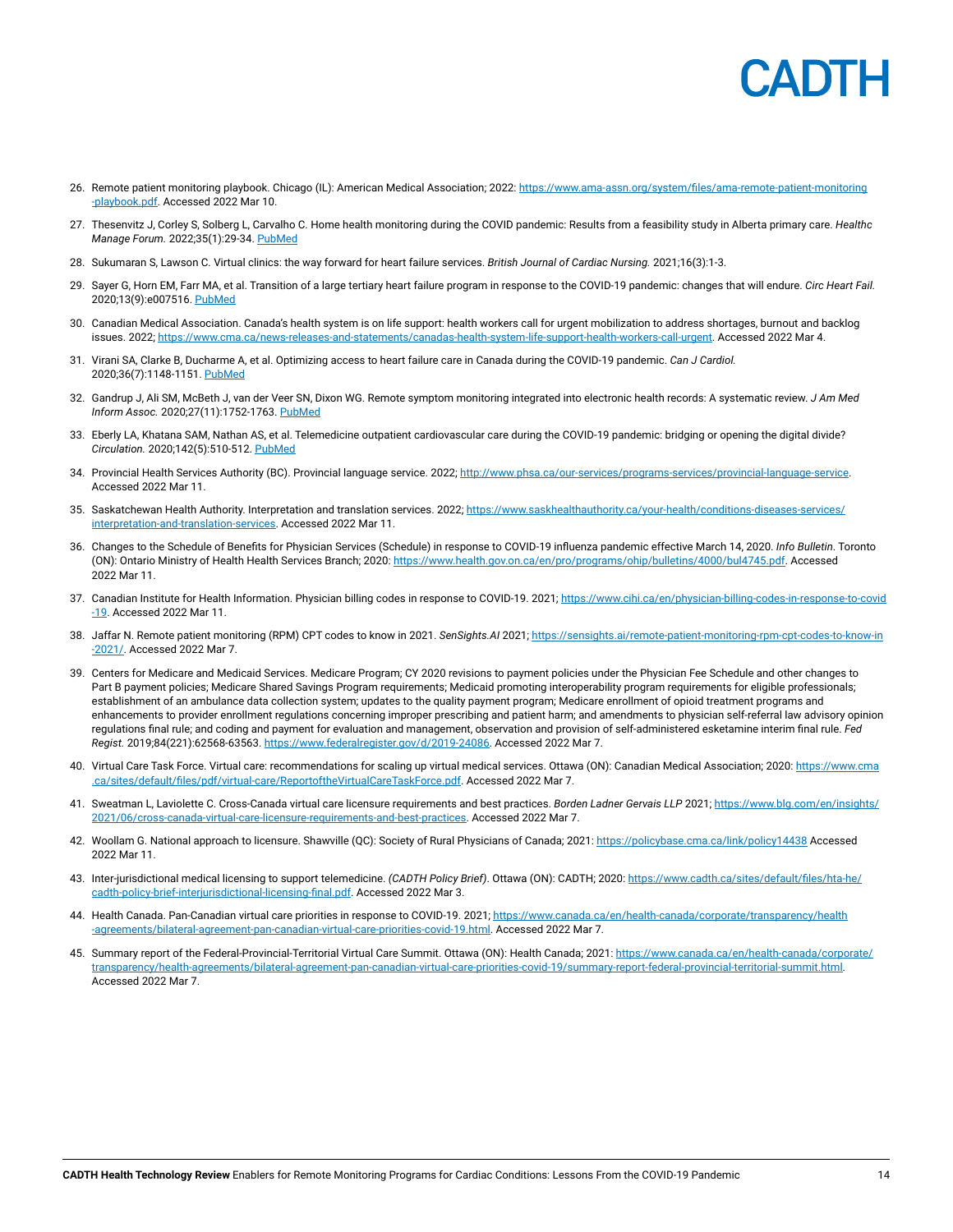### <span id="page-14-1"></span><span id="page-14-0"></span>Appendix 1: Patient and Provider Experiences

Note that this appendix has not been copy-edited.

The following section is a review of patient and provider experiences with remote monitoring programs for cardiac conditions during the COVID-19 pandemic. This section was informed by a literature and grey literature review and outlines additional benefits and challenges for remote monitoring as reported by patients and clinicians. The review outlines 3 themes related to patient and provider experiences: satisfaction with remote monitoring programs, continuity of care, and developing and maintaining the patient-provider relationship.

#### **Satisfaction**

Satisfaction with remote monitoring programs overall during the pandemic remains mixed among physicians. A 2021 national survey of more than 2000 Canadian physicians found that 50% of physicians were satisfied with using remote monitoring while 21% were dissatisfied.[17](#page-12-16) Satisfaction with remote monitoring was roughly equal among physicians in both community and hospital settings and regionally was highest in Manitoba (72%) and lowest in Alberta (34%).[17](#page-12-16) In general, physicians in Alberta had somewhat less favourable attitudes toward the use of virtual care compared to other provinces.[17](#page-12-16) When asked about the potential benefits of remote monitoring to help patients manage health conditions, the majority of physicians regarded remote monitoring as having some benefits for their patients, while 33% of physicians were unsure.<sup>[17](#page-12-16)</sup>

While physicians see some benefit in remote monitoring, there is high demand for these programs among the Canadian public. According to a 2021 survey of more than 12,000 Canadians, while only 6% of respondents have ever taken part in a remote monitoring program using a device to manage a chronic health condition, 47% are interested in taking part.<sup>16</sup> This is a large discrepancy and signifies that there is substantial interest for remote monitoring among the Canadian public. Further research is needed to understand both clinician and patient satisfaction with remote monitoring programs for cardiac conditions specifically.

#### Continuity of Care

Continuity of care was an important theme for both patients and providers during the pandemic. Many patients experienced a heightened sense of fear of contracting COVID-19 and had increased anxieties over being able to access health care services.<sup>2</sup> For patients with cardiac conditions, continual monitoring created a sense of comfort and security during a period of great uncertainty and patients were pleased with the convenience and ease of access to health care providers.[10](#page-12-21)[,11](#page-12-10)

Providers described a continuous improvement and learning environment as they navigated the sudden change to their usual way of practice.<sup>[22](#page-12-22)</sup> Clinicians noted a preference for continual monitoring of cardiac patients compared to virtual visits alone, as it provided a more comprehensive view of patient health and helped identify the need for follow-up for patients with worsening symptoms.[11](#page-12-10) They also noted some newfound benefits and efficiencies, such as being able to optimize patient medication more rapidly, as well as the ability to deliver more individualized care.<sup>[11](#page-12-10)[,22](#page-12-22)</sup>

Certain components of remote monitoring programs could not be easily virtualized and this created challenges for some programs. For instance, there was concern among patients when directed to attend hospitals to obtain blood work out of fear of potential COVID-19 exposure.[11](#page-12-10) Some patients felt that the risk associated with attending hospital settings outweighed the benefits of treatment optimization based on blood work.<sup>[11](#page-12-10)</sup> Other programs were able to permit home blood draws to help overcome this issue.<sup>[29](#page-13-3)</sup>

#### Patient-Provider Relationships

The transition to a fully virtual model of care created challenges for fostering new clinician-patient relationships. Clinicians expressed difficulties in building relationships with new patients in a virtual setting, establishing rapport, a personal connection, and being able to assess a patient's condition in the absence of visual cues, body language, or caregiver support.[11](#page-12-10) Clinicians also expressed concern in being able to establish meaningful relationships with their patients and that this could increase the chance of patient non-adherence to their care plan.<sup>[11](#page-12-10)</sup>